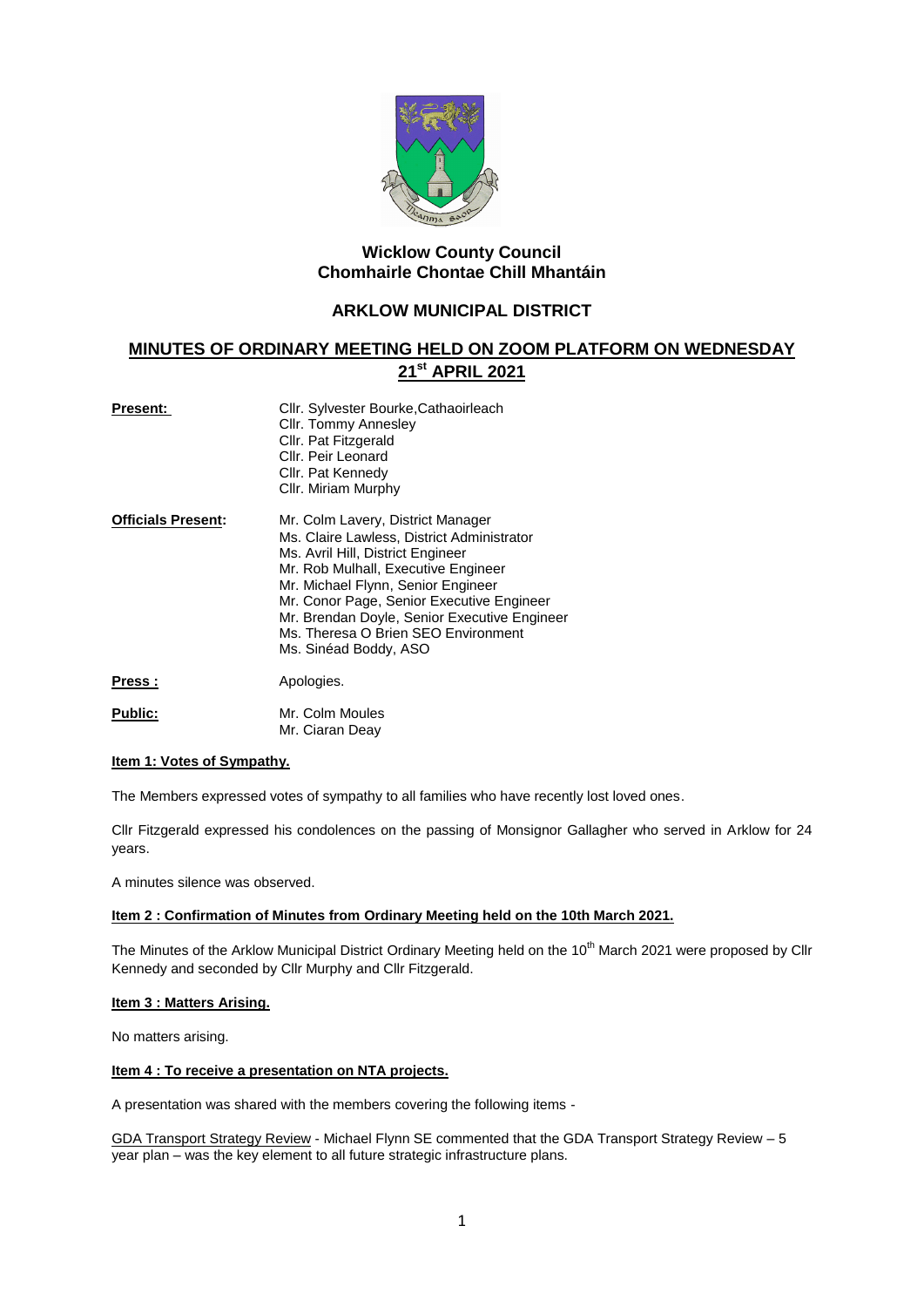Arklow Transport Study - this study is purposed to develop the transport strategy to facilitate the land-use and development objectives of Wicklow County Council in the Arklow area.

M11/N11 Interim Bus Priority Project - Bus services are very important and are fully funded, assurance given that TII would deliver.

Rail Service – the potential is there to extend the DART line to Wicklow and plans are there for the electrification of the line with a future connection to Arklow – Rail is at a standstill at the moment and it needs to happen.

Connecting Ireland – proposal for Rural Link Services Arklow/Rathdrum/Wicklow – going out to consultation.

Safe to Schools programme – promoting walking and cycling routes to schools – All principal received information on proposals with 100 projects to be funded this year – timeframe for submission by schools was very short and an extension was refused.

\_\_\_\_\_\_\_\_\_\_\_\_\_\_\_\_\_\_\_\_\_\_\_\_

5 Year Sustainable Transport Plan – amendments to the plan will be based on feedback.

The 2021 allocation for WCC NTA funding is €7.616m – there are currently 77 projects on the funding list.

The Sustainable Transportation Measures Grant Programme is working toward alternatives to private cars with an increased focus on infrastructure for cycling/walking and promoting healthier lifestyles.

The team updated the members on the projects planned for the district to the year end and provided information on each project – it was noted that all NTA Projects must adhere to the procedures and approvals set out in the NTA's Project Approval Guidelines (PAGs) and an overview of the funding process was given.

Implementation Team Project Allocations

| $\bullet$<br>$\bullet$          | 2020 Stimulus Programme Contractual Liability<br>2021 Active Travel | €100,000<br>€520,000 |
|---------------------------------|---------------------------------------------------------------------|----------------------|
|                                 | Design Team Project Allocations                                     |                      |
| ٠                               | <b>Arklow MD Projects</b>                                           | €345.000             |
| Total Allocations for Arklow MD |                                                                     | €965,000             |

Michael Flynn SE invited questions/comments from the members –

Cllr Annesley commented that potentially consultants fees would eat into most of the funding – the town needs another access route for vehicles into the town and not pedestrian and cycle routes – the Main St. is choked with traffic.

Cllr Fitzgerald welcomed a lot of the projects and re-iterated the demand for an extra road in an out of the town and that this is the number one priority. A new bridge is also an option to be considered. He asked how long the traffic study would take and expressed disappointment that more schools couldn't apply for the Safe to School funding due to the request for a time extension being denied.

Cllr Murphy commented that the years waiting for a solution for the traffic issues in the town has been very frustrating – cannot envisage where a cycle lane would fit on the Dublin Rd.

Cllrs Leonard welcomed the initiatives and said that the use of e-bikes would grow and form a sustainable part of the Transport Strategy – some Arklow residents have been inundated with quarry traffic and that the town needs to push for plans for a port road to Roadstone.

Cllr Kennedy thanked the team for the presentation and acknowledged the fact that WCC have secured a large amount of funding in two years and completing application for funding requires constant attention. The initiatives are to be welcomed and while acknowledging the frustration of the members, all will need to feed into this study to give an accurate result.

Cllr Kennedy asked that while the Saville's Cross works were being carried out that the ducting and pots could be put in place for future public lighting works. Cllr Kennedy commended the works throughout the district, making the roads safer for pedestrians.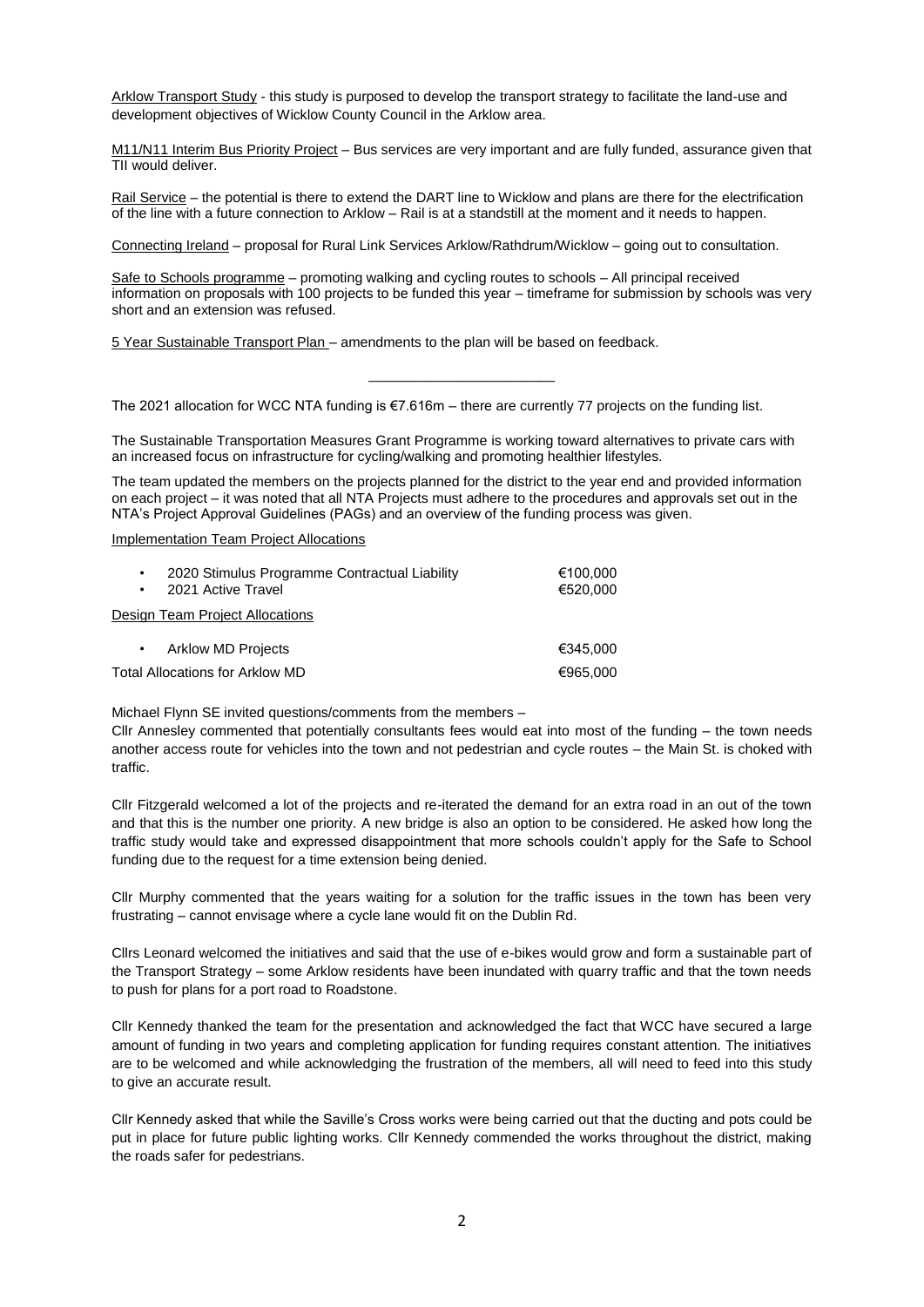Cllr Bourke commended the works also and stressed that the consultants should be invited as early as possible. The residents on Beech Rd are also looking for an extension to the footpath – any update on this?

Colm Lavery replied that the study would need to be completed as this will form the over-arching framework for works in the future – delivery on projects will lead to further success in funding applications. The current aim is to connect communities and there will be funding in terms of active travel – requests need to be put forward now for 2022 and beyond.

Michael Flynn SE confirmed that LA's are seeking as much funding as possible and if plans and strategies were in place the amounts sought could be increased – long game, no short notice.

Discussion continued on the plans for greenways in the district.

The transport study could take 9-12 months – the output will identify different projects and the mechanisms for delivery.

Cllr Leonard commented on the condition of the L1113 road surface and the possibility of a cycle lane to the Harbour Area. Cllr Bourke requested a map of potential cycle pathways in the district.

#### **Item 5 : District Engineers Report.**

**Roads Programme –** DTTAS have allocated the funding at County level. Grant allocation to MD's confirmed on 5<sup>th</sup> March 2021. DE, EE and WCC Roads are currently working on programme for works.

**Safety Improvement Works –** 7 projects at varying stages – 2 commenced.

**Former National Roads –** the proposed Wexford Road Rehabilitation Project is at preliminary design stage.

**Footpath Schemes –** Rathdrum 90% complete.

R747 Vale Rd – Tender awarded.

Meeting on site with contractor to finalise early May 2021. Footpath works by WCC crew.

**NTA Schemes –** applications being submitted by schools from the following; Coolgreaney Rd NS, Carysfort NS, Barndarrig NS.

It has been confirmed that all NTA schemes may continue during the current Covid19 lockdown. The 2021 allocations for Arklow have been confirmed as follows. Projects are being led by NTA team in WCC with input from AMD.

| Type        | <b>Project Name</b>                                        |
|-------------|------------------------------------------------------------|
| <b>STMG</b> | Arklow - Woodenbridge - Shillelagh                         |
| <b>STMG</b> | <b>Arklow Transport Study</b>                              |
| <b>STMG</b> | Dublin Road to Wexford Road                                |
| <b>STMG</b> | Arklow Main St to Train Station                            |
| <b>STMG</b> | Lower Main Street, Tinahask Road & Dock Road to South Quay |
| AT          | R747 Vale Road                                             |
| AT          | Rathdrum                                                   |

\*STMG – Sustainable Transport Measure Grants

\* AT – Active Travel

**Other Road Projects -** The status of the following projects remains unchanged due to the COVID-19 restrictions:

- 1. Local Improvement Scheme Shroughmore (100% complete)
- 2. Saville's Cross Pedestrian Crossing (90% complete line marking to be undertaken)
- 3. Ballinaclash Rathdrum Junction Project is being managed centrally by WCC Roads, commencing May 2021.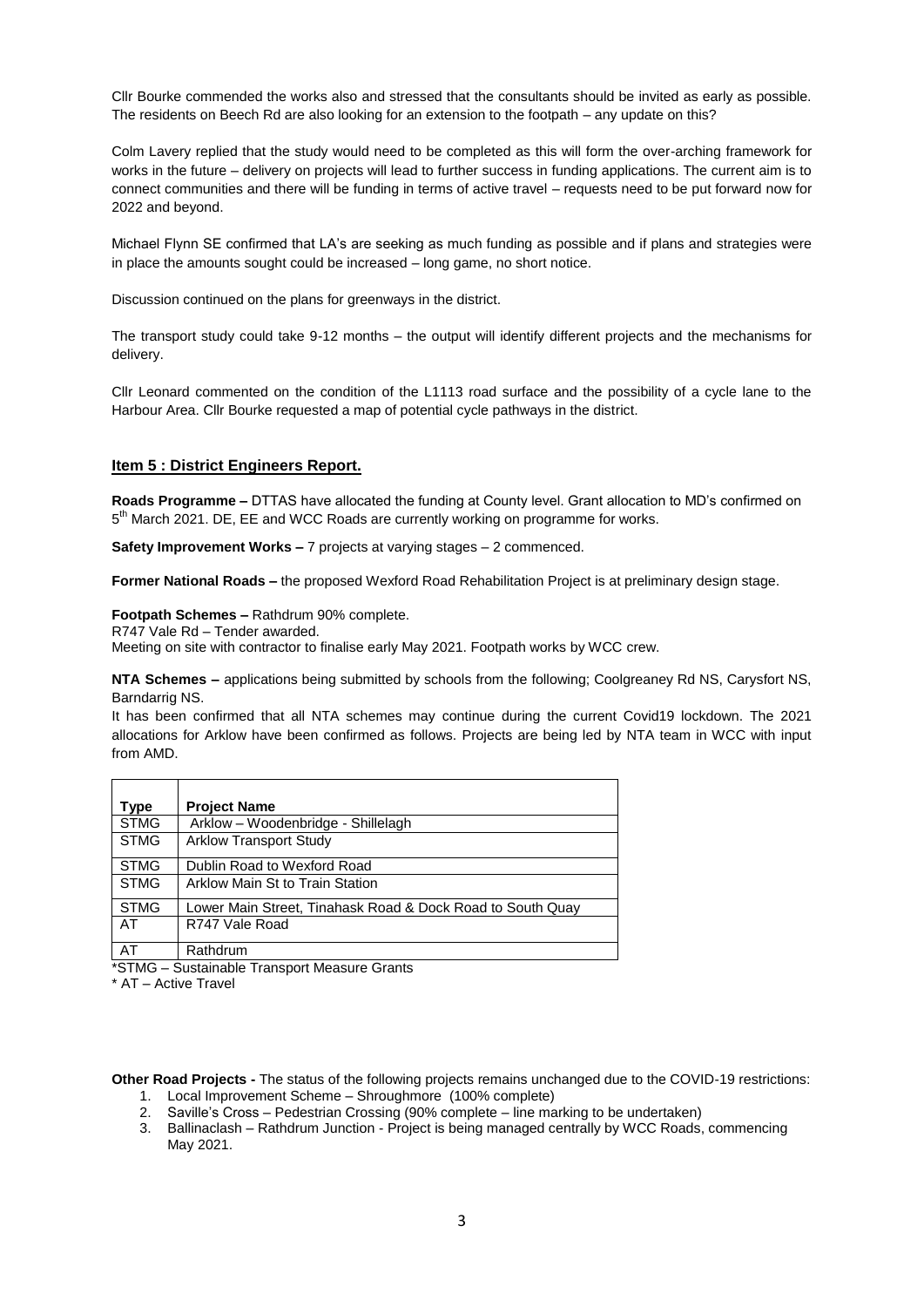**Town & Village Renewal Scheme -** DE & EE are currently in the process of preparing the tender documents for the Redcross scheme. Issued on SupplyGov on  $16<sup>th</sup>$  April, tender return date Friday 23<sup>rd</sup> April.

#### **Level 5 Restrictions**

Essential works such as housing repairs, street sweeping, pothole repairs and drainage works are currently being undertaken. Preparing for surface dressing season.

Provided community groups with litter pickers, bags and hi-viz vests, assisted environment section with reported clean ups. Currently looking at bins in the area and providing more signs re dog fouling.

#### **Housing Construction**

Given the recent lifting of restrictions in the construction sector for housing, the following update on schemes in the District was provided by the Housing Capital Scheme.

Delany Park Phase 2

The site consists of 47 houses, structurally all houses are completed with doors & windows in place, all external ongoing, first fix M&E started, I.W & ESB not connected to date, revised finishing programme indicates end of November 2021.

Avondale Phase 2

The site consists of 20 houses, currently out to tender as original successful contractor had to withdraw due to resourcing issues, new successful contractor should be on site no later than August 2021 with a completion date anticipated for August 2022.

Sheehan Court (Old Fire Station)

The site consists of 7 2bed units, successful tender bid currently with the DoECLG for approval, the successful contactor is anticipated to be on site July 2021 with a completion date of July 2022 subject to approval granted by the Department.

**Other Works -** R747 – Woodenbridge to Aughrim – Safety Barriers: Installation of safety barriers has commenced.

Installation of foundations has started for Teqball table in the Duck Pond area.

#### **Item 6 : To discuss traffic calming on the Sea Road, Arklow**

The members discussed the request received for another ramp on Sea Rd to slow traffic down – Avril Hill DE confirmed that she would look at this request.

## **Item 7 : To discuss CLAR funding**

Project options were discussed and Claire Lawless DA suggested that a joint project could be considered with Baltinglass MD. Cllr Bourke agreed that this was a good idea**.** Cllr Kennedy said the focus would be on population decline.

#### **Item 8 : Notice of Motions**

# **(a) Notice of Motion in the name of Cllr Peir Leonard.** *Received on (18/02/21)*

"*That Arklow Municipal District asks Wicklow County Council and the OPW to commit to incorporating an agreed percentage of glass panelling for South Quay, Arklow together with access points to the river as part of the Arklow Flood Relief Scheme in accordance with Arklow Local Area Plan and County Wicklow Development Plan to facilitate the towns social and economic growth by showcasing our natural and built heritage i.e. the Avoca River and the 200 year old Nineteen Arches Bridge & as a health and safety measure to ensure access & visibility to our river for all* ".

It was agreed that a letter from the MD and the members is submitted supporting the motion above.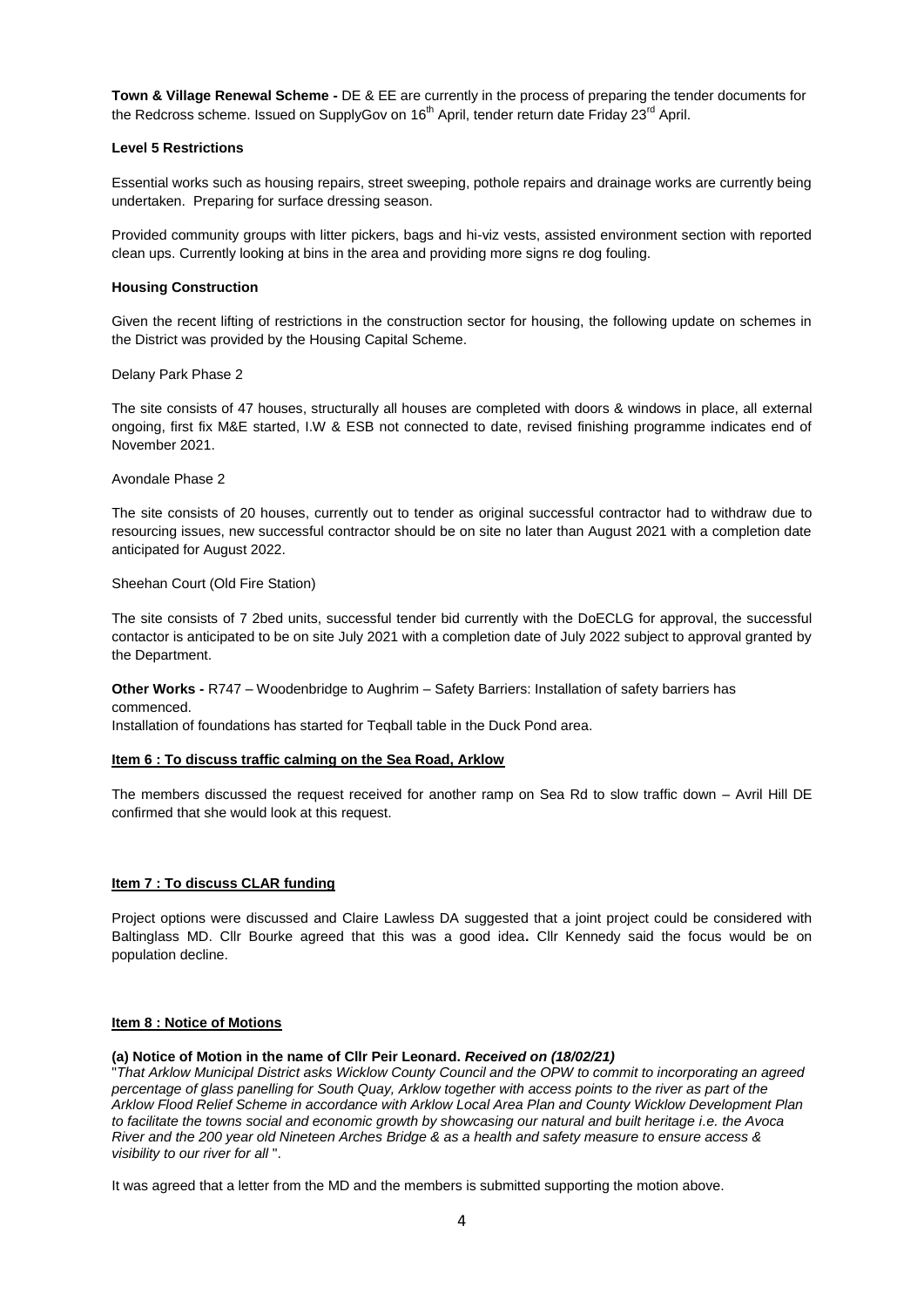#### **(b) Notice of Motion in the name of Cllr Peir Leonard.(** *Received on 18/02/21)*

"*That Arklow Municipal District identifies an area of Arklow Harbour for the creation of a well-designed area of public realm in keeping with our Maritime Heritage for the multipurpose use such as festivals and maritime events*".

This could include seating and planters sponsored by local groups/businesses and also an area for reflection on South Beach.

#### **(c) Notice of Motion in the name of Cllr Pat Fitzgerald.** *(Received on 24/02/21)*

"*That this council investigates the possibility of putting a footpath on the left hand side as you walk from Blackberry Glade into Harbour court*".

DE to check if the budget will allow these works.

#### **Item 9 : To discuss policy on Castlemacadam Cemetery.**

The members acknowledged the very sensitive issue for grieving families when they are advised that there are restrictions around the type of finishes allowed on and around burial plots. They members asked if this was national policy and if so how did Wexford Co. Co. overturn the agreed policy. Members pointed out that communication around this issue has not been great and acknowledge that the policy does not really work in country graveyards. It was suggested that it could be considered for new graveyards but not for existing graveyards. Lawn cemeteries are not part of our culture – WCC are not putting any funding in place and this is scandalous.

Theresa O' Brien SEO firstly acknowledged that this is a particularly emotive and raw issue and especially at this time. The traditional wakes and maintenance of a plot are big elements of our culture. Although an agreement is signed when purchasing a plot, people do not notice the policy about it being a lawn cemetery. This is not something that can be policed and as is evident there are surrounds on many of the plots in Castlemacadam. The option to consider is having both available – lawn or surround – would the members consider this. All agreed to think about this. Theresa O' Brien will contact the family who was in touch with the members personally.

#### **Item 10 : To agree allocation for Estate Development Grants**

The allocations were proposed by Cllr Fitzgerald and seconded by Cllr Kennedy.

#### **Item 11 : Correspondence.**

No correspondence received.

#### **Item 12 : A.O.B.**

Cllr Fitzgerald requested that the fencing along the embankment in the Cluain Ard estate is replaced – Rob Mulhall EE confirmed that AMD had been notified that it had been removed and do not know who did this – pricing has been sought to replace the fencing.

Cllr Murphy is concerned about the amount of litter in Inbhear Mor Park and warned that it could be used in the May  $1<sup>st</sup>$  bonfires – needs to be removed.

Cllr Kennedy expressed disappointment that RRDF funding was not allocated this time around – Cllr Bourke hoped an allocation would come our way in the next round.

Cllr Annesley asked if recycling bins could be installed in an area covered by CCTV – Avril Hill DE confirmed that issues around littering are under consideration.

Cllr Leonard queried budget spent on fly tipping in the district.

Cllr Kennedy asked that the old tenders in the depot go on display for the public – Rob Mulhall EE said discussions were ongoing about the location for these and that it had been proposed that they would be part of the Maritime Museum exhibits.

Cllr Leonard asked if the Festival Funding can be discussed at the next meeting.